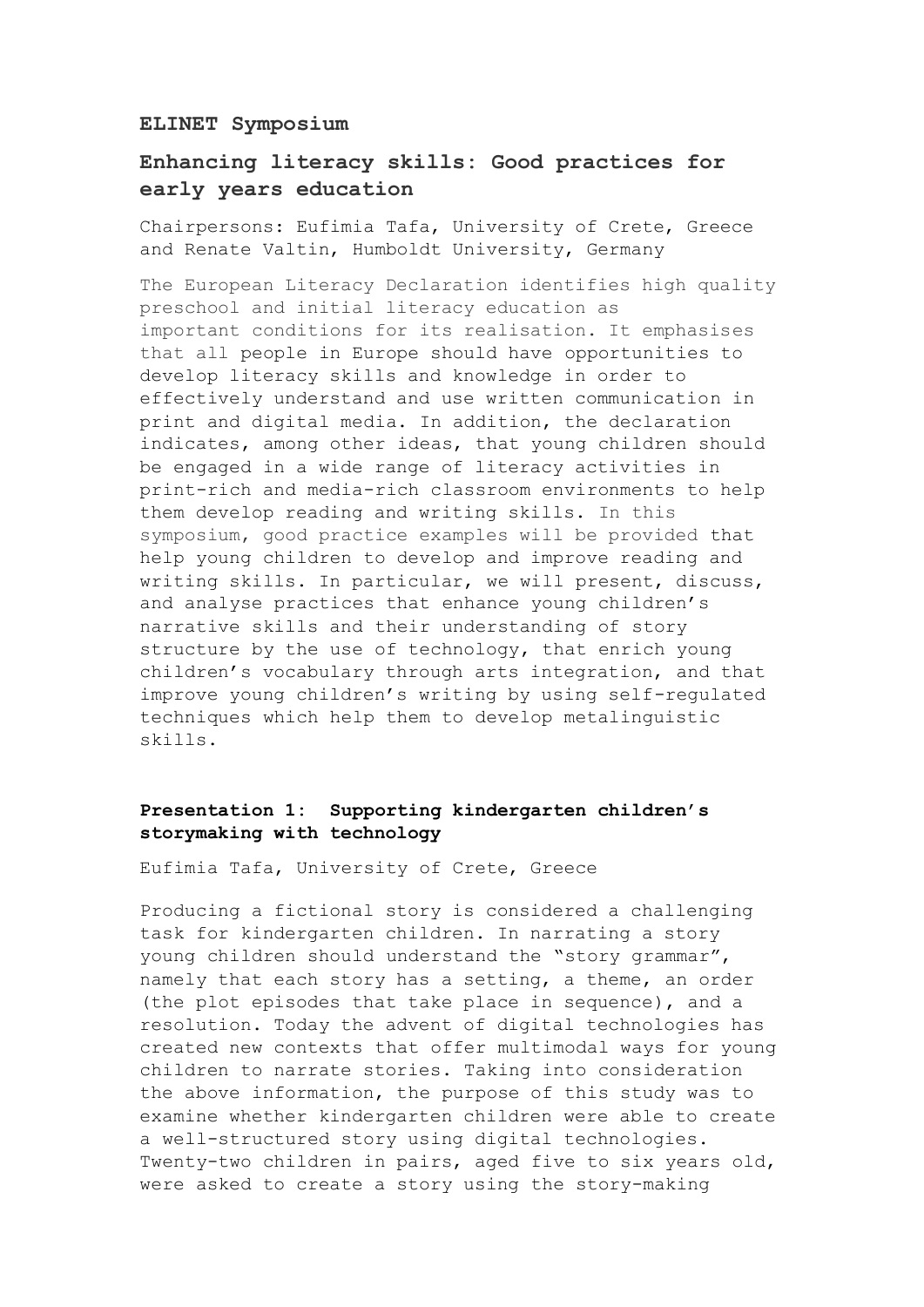software tool called Storybird. This tool offers a large variety of images, which are organised by theme and selected by children in order to create a story. The results showed that the children's texts, to varying degrees, approximate a well-structured story. Children included the setting, the theme, a few episodes and a resolution. In addition, results showed that the teacher's role was found to be crucial in children's story making: it was the teacher's scaffolding that enabled the fulfilment of the task.

# **Presentation 2: Teaching vocabulary in kindergarten through analytic-context based instruction and arts integration: An innovative approach**

[Marina Sotiropoulou -](mailto:marinazorb@edc.uoc.gr) Zormpala and Elissavet Chlapana University of Crete, Greece

The presentation aims to describe a study which investigates the effect of a two-phase instructional program for vocabulary teaching to preschool children. The sample of the intervention consisted of all the children of four pre-school classrooms located in Greece and Cyprus. In the first phase of the intervention, through analytic-context based instructional activities, children approach the literal, denotative and conventional meaning of selected words. In the second and subsequent phase of the intervention, children process the meanings of words through arts activities, at a metaphoric, connotative and creative level. At the completion of each phase, children were evaluated on: a) target word knowledge by the use of researcher-based criteria, such as multiple choice vocabulary measures; and b) on the extent to which they were able to interpret the meaning of words in a personal way, and relate it to their experiences, by the use of observation notes. The results are expected to show how this twophase instructional program enriches the learning experience of children and helps them develop and transform the taught vocabulary.

# **Presentation 3: Early morphological awareness instruction and impact on reading and spelling skills**

George Manolitsis and Alkistis Kyriakou, University of Crete, Greece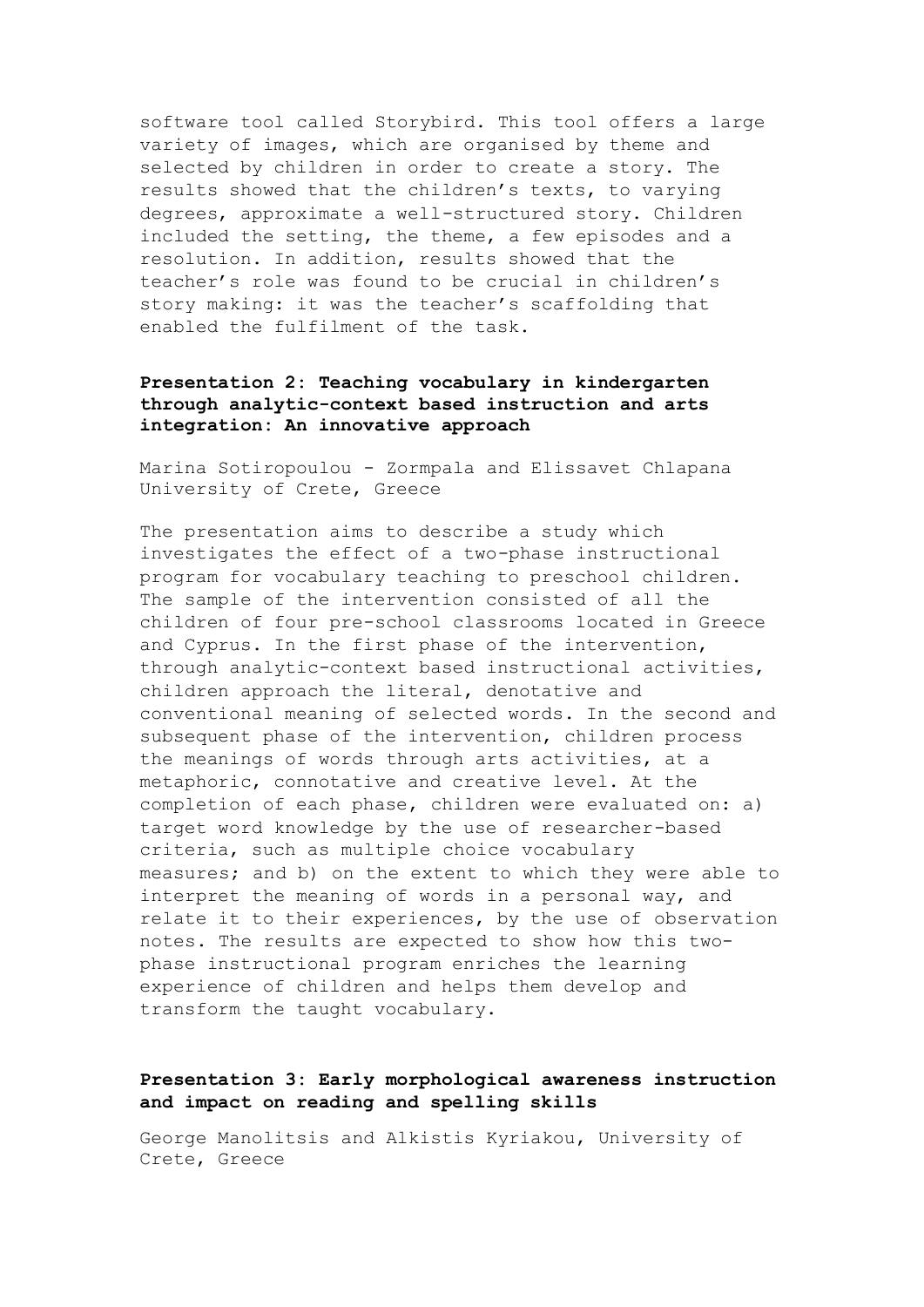This is an intervention study examining the long-term effects of two types of morphological awareness instruction delivered in kindergarten (K) on reading and spelling skills in grade one (G1). One hundred and seventeen Greek children with typical development who were attending kindergarten (K) were randomly assigned to one of three groups. The two experimental groups were instructed to identify and manipulate morphemes through playful activities for three months (30 teaching sessions). The first group focused on oral language skills and the second combined morphological activities with an involvement in written representation of morphemes. The third group, the control, received mainstream classroom instruction. At the end of G1, all children were assessed on morphological awareness, reading speed, reading comprehension, and spelling. Data analyses showed that both experimental groups outperformed the control group on morphological awareness, reading comprehension, and spelling at the end of G1. The findings suggest that MA instruction can be beneficial even when implemented as early as in kindergarten with no appreciable differences between the two types of morphological instruction conditions.

#### **Presentation 4: Long term effects of an intervention program on Greek students' writing process**

Helen Vretudaki and Athina Doulia, Regional Directorate of Primary Education of Crete

It is generally accepted in the Greek educational system that students, especially in the first primary grades, face particular difficulties in composing written text. This results in "poor" ones with limited vocabulary, many repetitions, and frequent citing of unrelated thoughts and ideas. Therefore, the purpose of this study was to capture the long term effects on the students' behavior and writing process when using the Self-Regulated Strategy Development (SRSD) techniques. This strategy was applied six months ago, when students attended second grade primary classes and was aimed at the development of students' capacity to manage the writing process. Four months after the first post assessment, we re-assessed 40 Greek-speaking students (19 girls and 21 boys) in the third grade who were aged from  $7.6$  to  $8.0$  (M=  $7.8$ ) and that made up our previous treatment group. The researchers met the students during the first period of the school year and before they received formal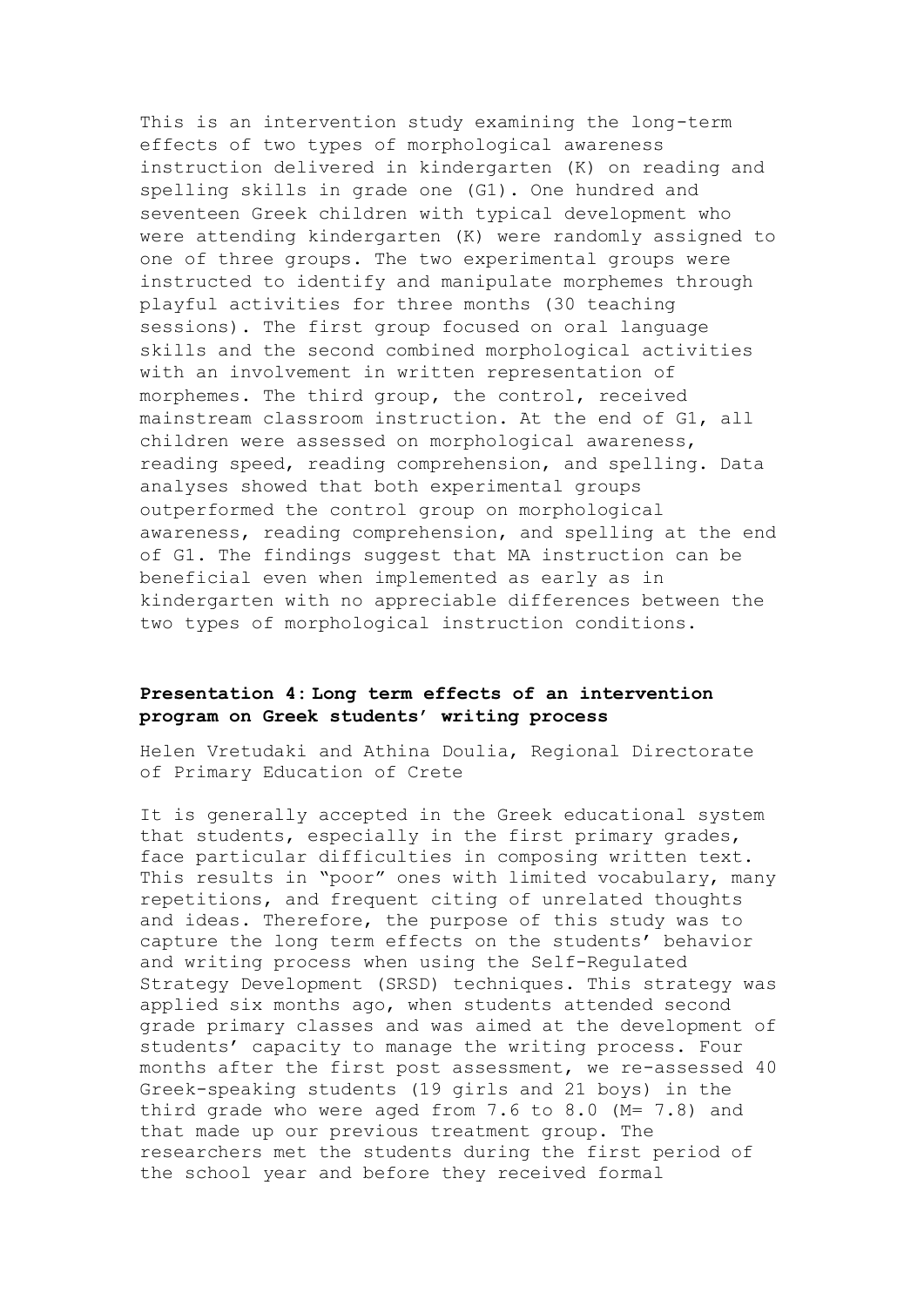instructions in composing narrative text. The results showed stability and further improvement in students' outcomes as they produced relevant or better narrative texts with regard to respecting the length of the text and the qualitative data mentioned above. Therefore, the SRSD is validated as an effective strategy with a longterm impact on student writing behavior and writing.

# **Presentation 5: Enacting the multiliteracies framework for literacy education in the early years. Learning from an action-research project**

Íris Susana Pires Pereira and Ana Isabel Azevedo Domingues, Institute of Education, University of Minho Portugal. iris@ie.uminho.pt; anadomingues55@hotmail.com

We present preliminary results of an action-research project aiming to transform literacy pedagogy in preschool education by enacting the central tenets of the multiliteracies theoretical framework. The data, which was examined by using multimodal and content discourse analysis, shows how a group of children in the last year in Kindergarten/ pre-school in Portugal spontaneously chose to use different modes of representation and media to communicate their meanings, despite experiencing the same learning circumstances (e.g. participating in the construction of a common project work) and having access to the same set of modes and media of representation. It also reveals a different use of the written mode of verbal language according to the semiotic profiles children were constructing for themselves. The analysis points into the relevance of reconceptualising emergent literacy as embracing the development of semiotic repertoires, rather than written language alone. Besides, the data illustrates the role of professional development in unveiling the possibilities offered by the multiliteracies theoretical framework for literacy education in the early years.

#### **Presentation 6: Developing narrative skills through creative writing: The Freytag pyramid**

Evangelia Aravan, University of Athens, Greece

Creative writing is used today with a dual meaning, as it implies the ability to control and master creative thoughts, converting them into writing, but incorporates, in its broad meaning, and all the various educational